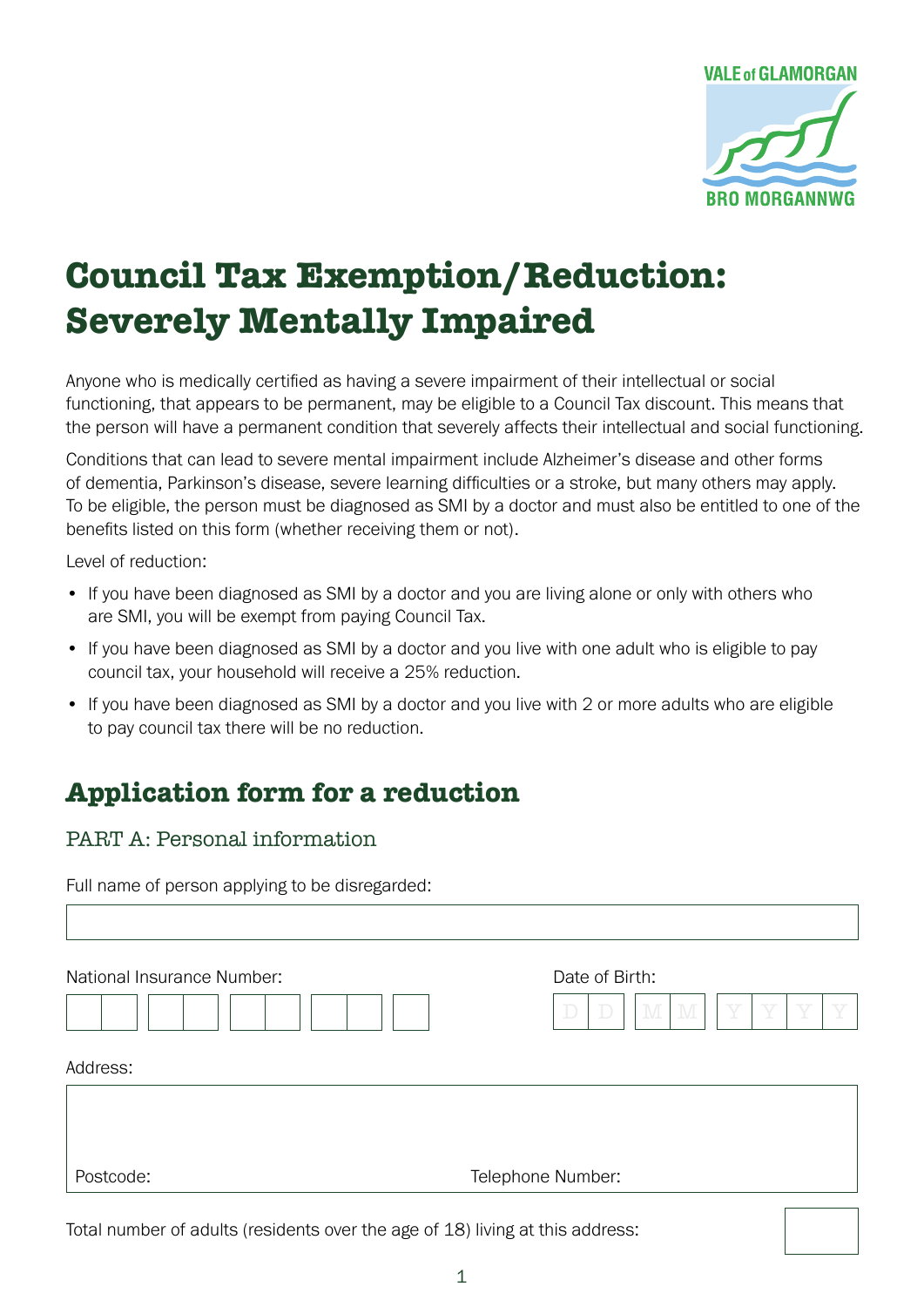### PART B: Declaration of benefit entitlement

A person may only be exempt or disregarded on the grounds of being SMI if they are entitled to one of the following benefits (whether receiving them or not).

| Please tick the relevant box(es):                                                                                            | When were the benefit(s)<br>applicable from? |  |  |  |  |  |
|------------------------------------------------------------------------------------------------------------------------------|----------------------------------------------|--|--|--|--|--|
| <b>Incapacity Benefit</b>                                                                                                    | M<br>$\mathbb D$<br>M<br>D                   |  |  |  |  |  |
| Attendance Allowance                                                                                                         | M<br>M<br>$\mathbb D$<br>$\mathbb{D}%$       |  |  |  |  |  |
| Severe Disablement Allowance                                                                                                 | M<br>M<br>D<br>D                             |  |  |  |  |  |
| <b>Disability Living Allowance</b><br>(higher or middle rate care component)                                                 | M<br>$\mathbb D$<br>M<br>Y<br>$\mathbb D$    |  |  |  |  |  |
| An increase in disablement pension<br>(as constant attendance is needed)                                                     | M<br>D<br>$\Box$<br><u>IV</u>                |  |  |  |  |  |
| <b>Disability Working Allowance</b>                                                                                          | M<br>Y<br>$\mathbb D$<br>M<br>D              |  |  |  |  |  |
| Income support<br>(which includes a disability premium)                                                                      | M<br>M<br>D<br>$\mathbb D$                   |  |  |  |  |  |
| Unemployability Supplement or Allowance                                                                                      | M<br>M<br>$\mathbb D$<br>D                   |  |  |  |  |  |
| <b>Constant Attendance Allowance</b>                                                                                         | M<br>$\mathbb D$<br>$\mathbb D$<br>M<br>Y    |  |  |  |  |  |
| Personal Independence Payment                                                                                                | M<br>M                                       |  |  |  |  |  |
| Armed Forces Independence Payment                                                                                            | M<br>M<br>D<br>$\Box$                        |  |  |  |  |  |
| <b>Universal Credit</b><br>(in circumstances where a person has limited<br>capability for work and/or work related activity) | M<br>M<br>$\Box$                             |  |  |  |  |  |

If you are receiving or entitled to any of the above benefits, please provide evidence, such as a copy of the award letter or payment document.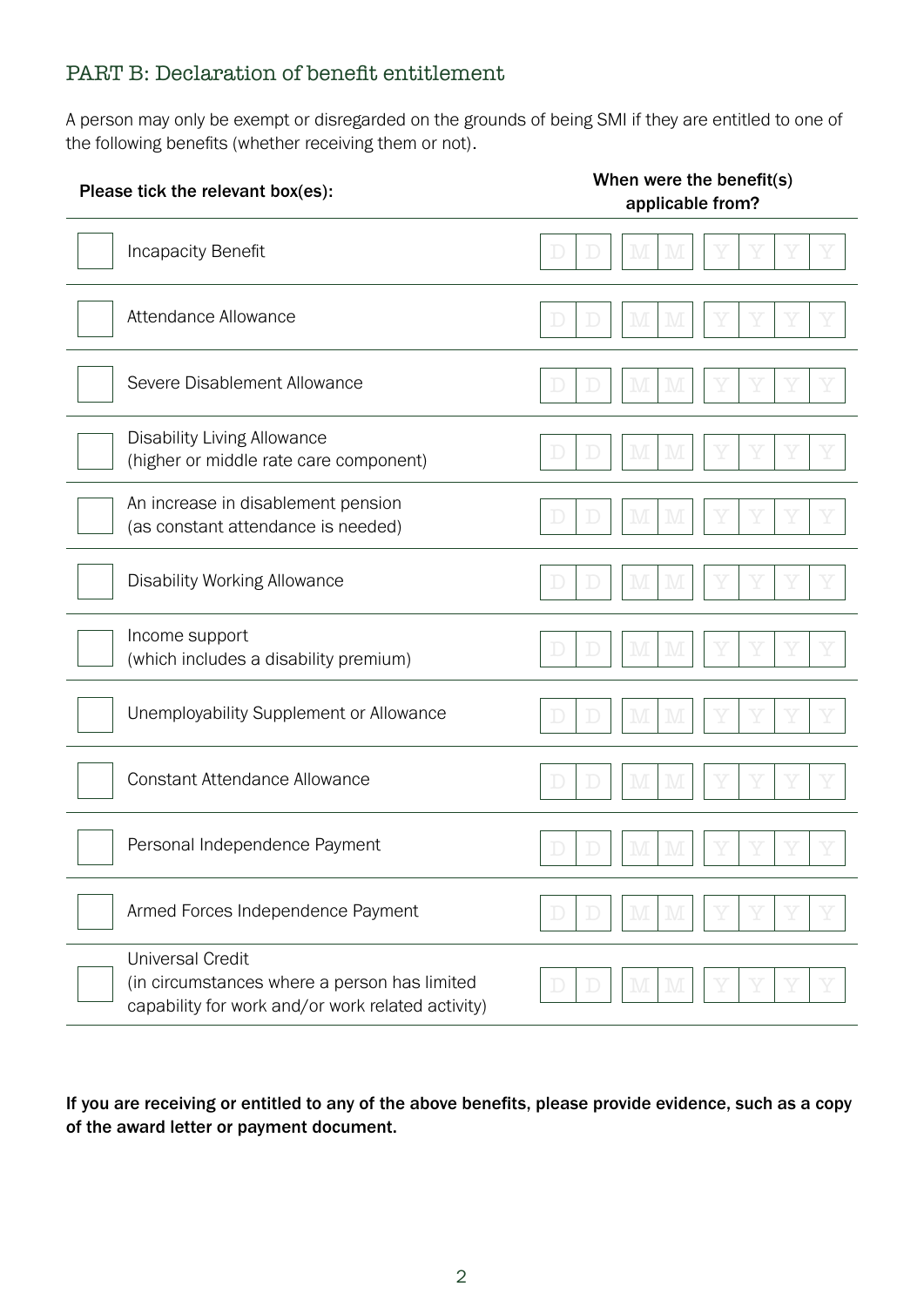### PART C: Doctor or Medical Practitioner's declaration

Name of doctor/medical practitioner:

| Contact details of surgery/hospital |  |
|-------------------------------------|--|
|-------------------------------------|--|

Address:

Postcode: Telephone Number:

A person is regarded as severely mentally impaired if they have a severe impairment of intelligence and social functioning (however caused) which appears to be permanent. *Local Government Finance Act 1992 (Schedule 1, Paragraph 2)*.

I can confirm the person named in **PART A** is SMI as defined above. (Please tick box)

| Yes | <b>No</b> |
|-----|-----------|
|     |           |

A Council Tax exemption/reduction may be backdated to the point of diagnosis. For the purposes of this form, please enter the first point at which you would consider the patient to be SMI.

Date of Diagnosis:

|  | . | and the Mind State | <b>Selling</b> | <b>Service Service</b><br>$\sim$ | $\sim$ | nge ey<br>$\sim$ |
|--|---|--------------------|----------------|----------------------------------|--------|------------------|
|--|---|--------------------|----------------|----------------------------------|--------|------------------|

Doctor's signature:

| Date: |           |   |        |  |  |
|-------|-----------|---|--------|--|--|
|       | and Madis | . | $\sim$ |  |  |

Official Stamp:

## Note: GPs should not charge for the diagnosis and/or completion of this form.

*British Medical Association, The National Health Service (General Medical Services Contracts) Regulations 2004 (Regulation 21(1) and Schedule 4)*.